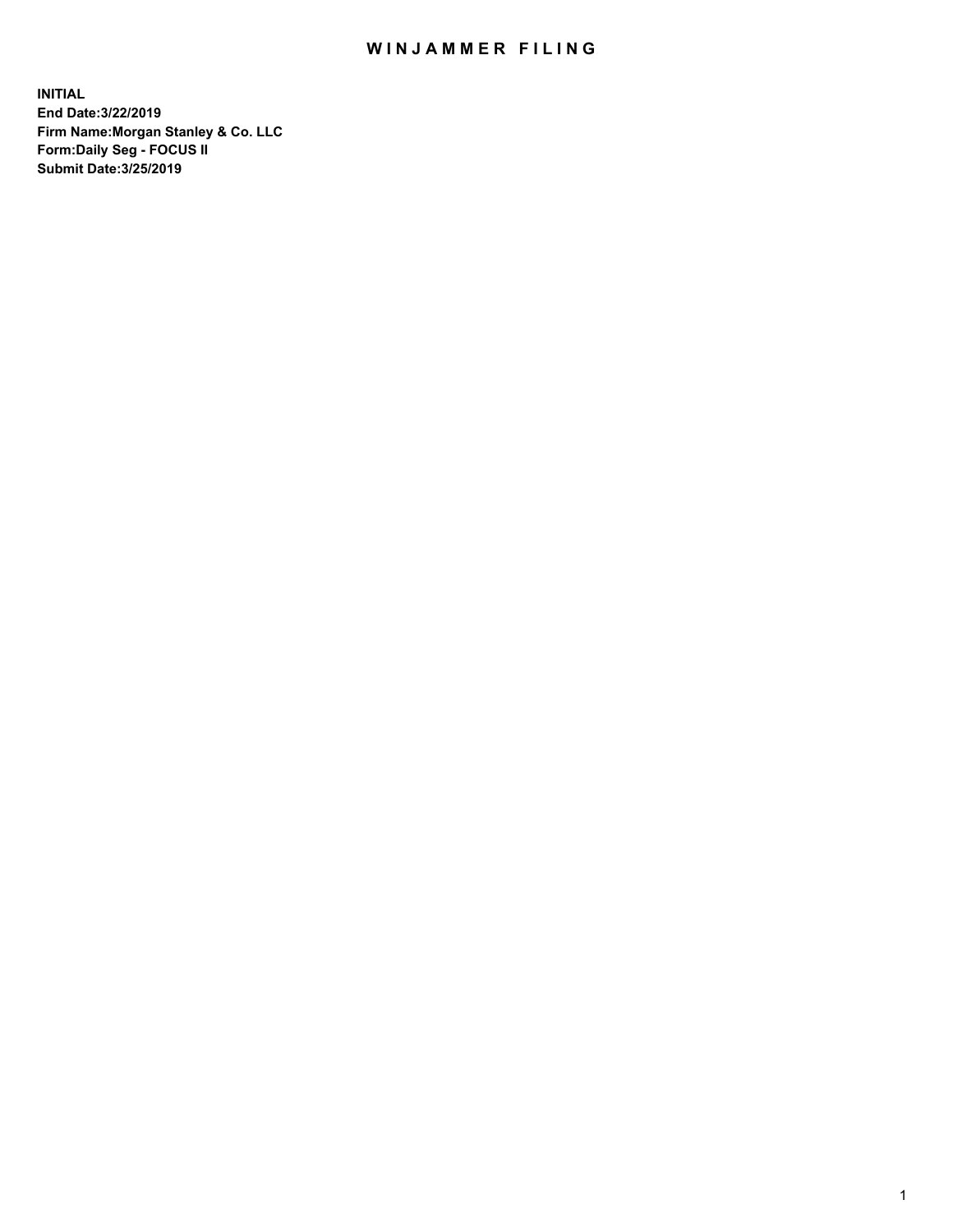**INITIAL End Date:3/22/2019 Firm Name:Morgan Stanley & Co. LLC Form:Daily Seg - FOCUS II Submit Date:3/25/2019 Daily Segregation - Cover Page**

| Name of Company                                                                   | Morgan Stanley & Co. LLC     |
|-----------------------------------------------------------------------------------|------------------------------|
| <b>Contact Name</b>                                                               | <b>Ikram Shah</b>            |
| <b>Contact Phone Number</b>                                                       | 212-276-0963                 |
| <b>Contact Email Address</b>                                                      | Ikram.shah@morganstanley.com |
| FCM's Customer Segregated Funds Residual Interest Target (choose one):            |                              |
| a. Minimum dollar amount: ; or                                                    | 235,000,000                  |
| b. Minimum percentage of customer segregated funds required:% ; or                | <u>0</u>                     |
| c. Dollar amount range between: and; or                                           | <u>0 0</u>                   |
| d. Percentage range of customer segregated funds required between: % and %.       | 00                           |
| FCM's Customer Secured Amount Funds Residual Interest Target (choose one):        |                              |
| a. Minimum dollar amount: ; or                                                    | 140,000,000                  |
| b. Minimum percentage of customer secured funds required:%; or                    | <u>0</u>                     |
| c. Dollar amount range between: and; or                                           | 0 <sub>0</sub>               |
| d. Percentage range of customer secured funds required between:% and%.            | 0 <sub>0</sub>               |
| FCM's Cleared Swaps Customer Collateral Residual Interest Target (choose one):    |                              |
| a. Minimum dollar amount: ; or                                                    | 92,000,000                   |
| b. Minimum percentage of cleared swaps customer collateral required:% ; or        | <u>0</u>                     |
| c. Dollar amount range between: and; or                                           | 0 Q                          |
| d. Percentage range of cleared swaps customer collateral required between:% and%. | 00                           |

Attach supporting documents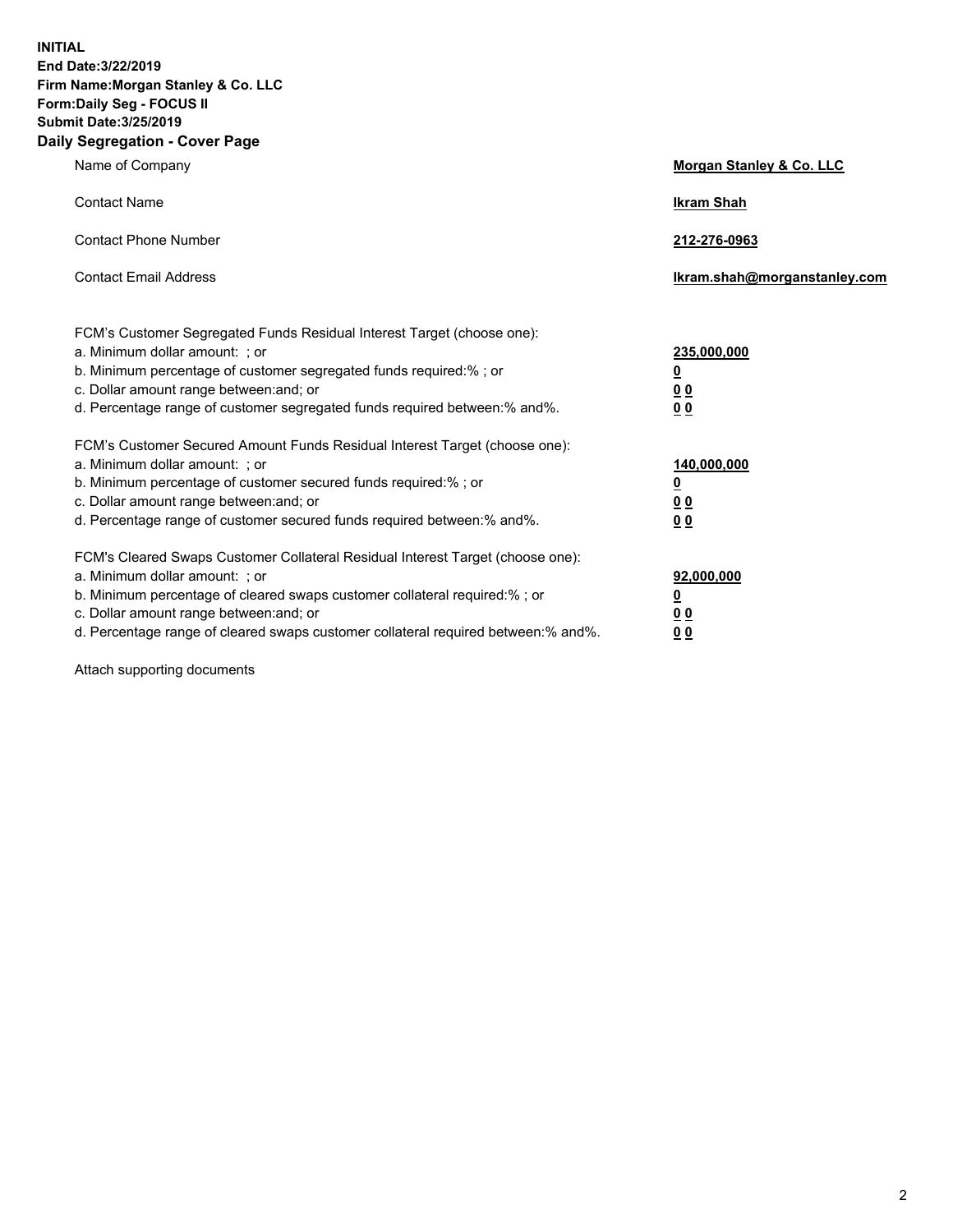## **INITIAL End Date:3/22/2019 Firm Name:Morgan Stanley & Co. LLC Form:Daily Seg - FOCUS II Submit Date:3/25/2019 Daily Segregation - Secured Amounts**

Foreign Futures and Foreign Options Secured Amounts Amount required to be set aside pursuant to law, rule or regulation of a foreign government or a rule of a self-regulatory organization authorized thereunder

- 1. Net ledger balance Foreign Futures and Foreign Option Trading All Customers A. Cash **3,173,010,945** [7315]
	- B. Securities (at market) **2,088,829,348** [7317]
- 2. Net unrealized profit (loss) in open futures contracts traded on a foreign board of trade **-194,372,910** [7325]
- 3. Exchange traded options
	- a. Market value of open option contracts purchased on a foreign board of trade **7,356,691** [7335]
	- b. Market value of open contracts granted (sold) on a foreign board of trade **-10,072,294** [7337]
- 4. Net equity (deficit) (add lines 1. 2. and 3.) **5,064,751,780** [7345]
- 5. Account liquidating to a deficit and account with a debit balances gross amount **170,373,363** [7351] Less: amount offset by customer owned securities **-168,466,172** [7352] **1,907,191**
- 6. Amount required to be set aside as the secured amount Net Liquidating Equity Method (add lines 4 and 5)
- 7. Greater of amount required to be set aside pursuant to foreign jurisdiction (above) or line 6.

## FUNDS DEPOSITED IN SEPARATE REGULATION 30.7 ACCOUNTS

- 1. Cash in banks
	- A. Banks located in the United States **766,218,042** [7500]
	- B. Other banks qualified under Regulation 30.7 **535,509,709** [7520] **1,301,727,751**
- 2. Securities
	- A. In safekeeping with banks located in the United States **168,894,862** [7540]
	- B. In safekeeping with other banks qualified under Regulation 30.7 **0** [7560] **168,894,862** [7570]
- 3. Equities with registered futures commission merchants
	-
	- B. Securities **0** [7590]
	- C. Unrealized gain (loss) on open futures contracts **444,880** [7600]
	- D. Value of long option contracts **0** [7610]
- E. Value of short option contracts **0** [7615] **7,766,303** [7620]
- 4. Amounts held by clearing organizations of foreign boards of trade
	- A. Cash **0** [7640]
	- B. Securities **0** [7650]
	- C. Amount due to (from) clearing organization daily variation **0** [7660]
	- D. Value of long option contracts **0** [7670]
	- E. Value of short option contracts **0** [7675] **0** [7680]
- 5. Amounts held by members of foreign boards of trade
	-
	-
	- C. Unrealized gain (loss) on open futures contracts **-194,817,789** [7720]
	- D. Value of long option contracts **7,356,691** [7730]
	- E. Value of short option contracts **-10,072,294** [7735] **3,780,523,541**
- 6. Amounts with other depositories designated by a foreign board of trade **0** [7760]
- 7. Segregated funds on hand **0** [7765]
- 8. Total funds in separate section 30.7 accounts **5,258,912,457** [7770]
- 9. Excess (deficiency) Set Aside for Secured Amount (subtract line 7 Secured Statement Page 1 from Line 8)
- 10. Management Target Amount for Excess funds in separate section 30.7 accounts **140,000,000** [7780]
- 11. Excess (deficiency) funds in separate 30.7 accounts over (under) Management Target **52,253,486** [7785]

**0** [7305]

[7354] **5,066,658,971** [7355]

**5,066,658,971** [7360]

[7530]

A. Cash **7,321,423** [7580]

 A. Cash **2,058,122,448** [7700] B. Securities **1,919,934,485** [7710] [7740] **192,253,486** [7380]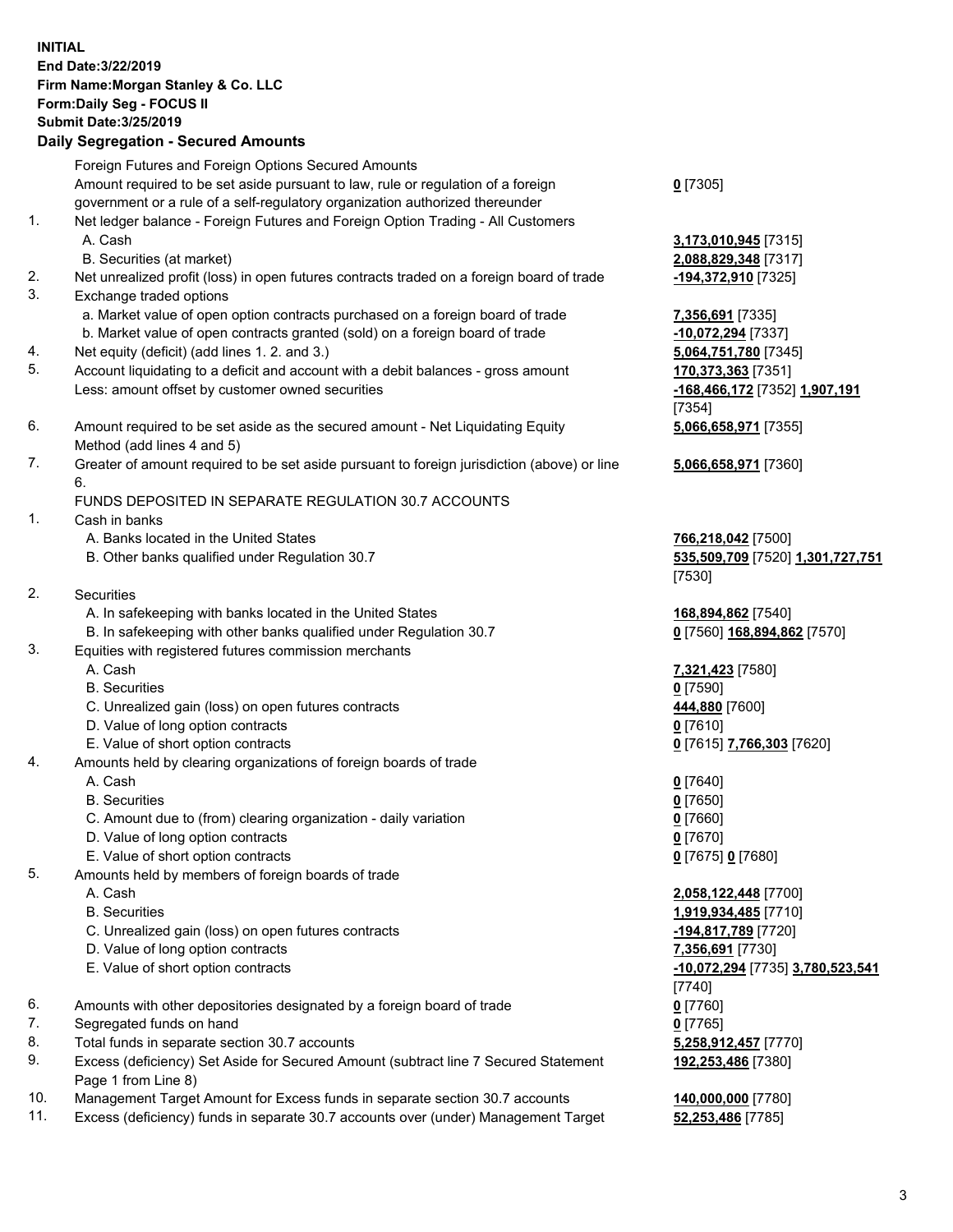**INITIAL End Date:3/22/2019 Firm Name:Morgan Stanley & Co. LLC Form:Daily Seg - FOCUS II Submit Date:3/25/2019 Daily Segregation - Segregation Statement** SEGREGATION REQUIREMENTS(Section 4d(2) of the CEAct) 1. Net ledger balance A. Cash **7,947,383,461** [7010] B. Securities (at market) **6,485,661,331** [7020] 2. Net unrealized profit (loss) in open futures contracts traded on a contract market **2,011,802,343** [7030] 3. Exchange traded options A. Add market value of open option contracts purchased on a contract market **288,100,175** [7032] B. Deduct market value of open option contracts granted (sold) on a contract market **-215,487,766** [7033] 4. Net equity (deficit) (add lines 1, 2 and 3) **16,517,459,544** [7040] 5. Accounts liquidating to a deficit and accounts with debit balances - gross amount **779,097,494** [7045] Less: amount offset by customer securities **-777,770,794** [7047] **1,326,700** [7050] 6. Amount required to be segregated (add lines 4 and 5) **16,518,786,244** [7060] FUNDS IN SEGREGATED ACCOUNTS 7. Deposited in segregated funds bank accounts A. Cash **4,354,017,021** [7070] B. Securities representing investments of customers' funds (at market) **0** [7080] C. Securities held for particular customers or option customers in lieu of cash (at market) **540,761,934** [7090] 8. Margins on deposit with derivatives clearing organizations of contract markets A. Cash **6,478,918,670** [7100] B. Securities representing investments of customers' funds (at market) **0** [7110] C. Securities held for particular customers or option customers in lieu of cash (at market) **5,944,899,397** [7120] 9. Net settlement from (to) derivatives clearing organizations of contract markets **-586,502,336** [7130] 10. Exchange traded options A. Value of open long option contracts **288,100,175** [7132] B. Value of open short option contracts **-215,487,766** [7133] 11. Net equities with other FCMs A. Net liquidating equity **10,155,774** [7140] B. Securities representing investments of customers' funds (at market) **0** [7160] C. Securities held for particular customers or option customers in lieu of cash (at market) **0** [7170] 12. Segregated funds on hand **0** [7150] 13. Total amount in segregation (add lines 7 through 12) **16,814,862,869** [7180] 14. Excess (deficiency) funds in segregation (subtract line 6 from line 13) **296,076,625** [7190]

- 15. Management Target Amount for Excess funds in segregation **235,000,000** [7194]
- 16. Excess (deficiency) funds in segregation over (under) Management Target Amount Excess

**61,076,625** [7198]